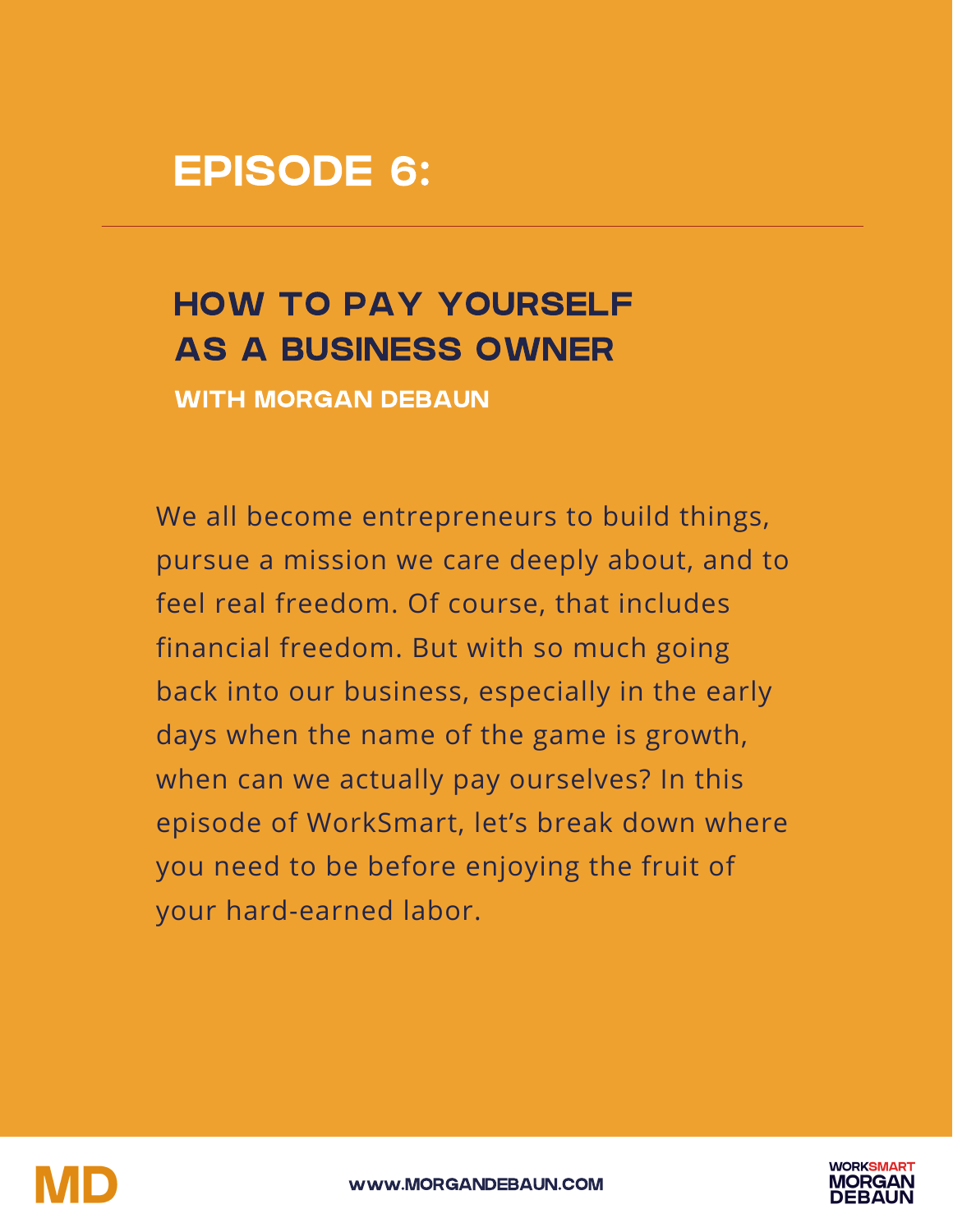For the first three years of Blavity, Morgan didn't take a salary. She was young and able to keep expenses low. She also made sure the business covered things like travel and conferences. But the reality is, many of you are single moms or caretakers who can't afford to put everything back into your business for years on end.

## SO, WHAT ARE MY OPTIONS?

You've got two: Owner's Draw and Traditional Salary. Owner's draw is when you transfer income from your business account to your personal account. Essentially, you're writing yourself a check. Easy enough, right? But work with an accountant to make sure you've got enough set aside for taxes. The last thing you want is to take out too much and suddenly have a tax bill with no money to cover it.

Now let's talk traditional salary. A traditional salary is when you pay yourself a regular, consistent salary just like any other employee. How much you take out ultimately depends on your cash flow, but it should be reasonable. To give you an idea, the average businessowner takes home about \$69,000.

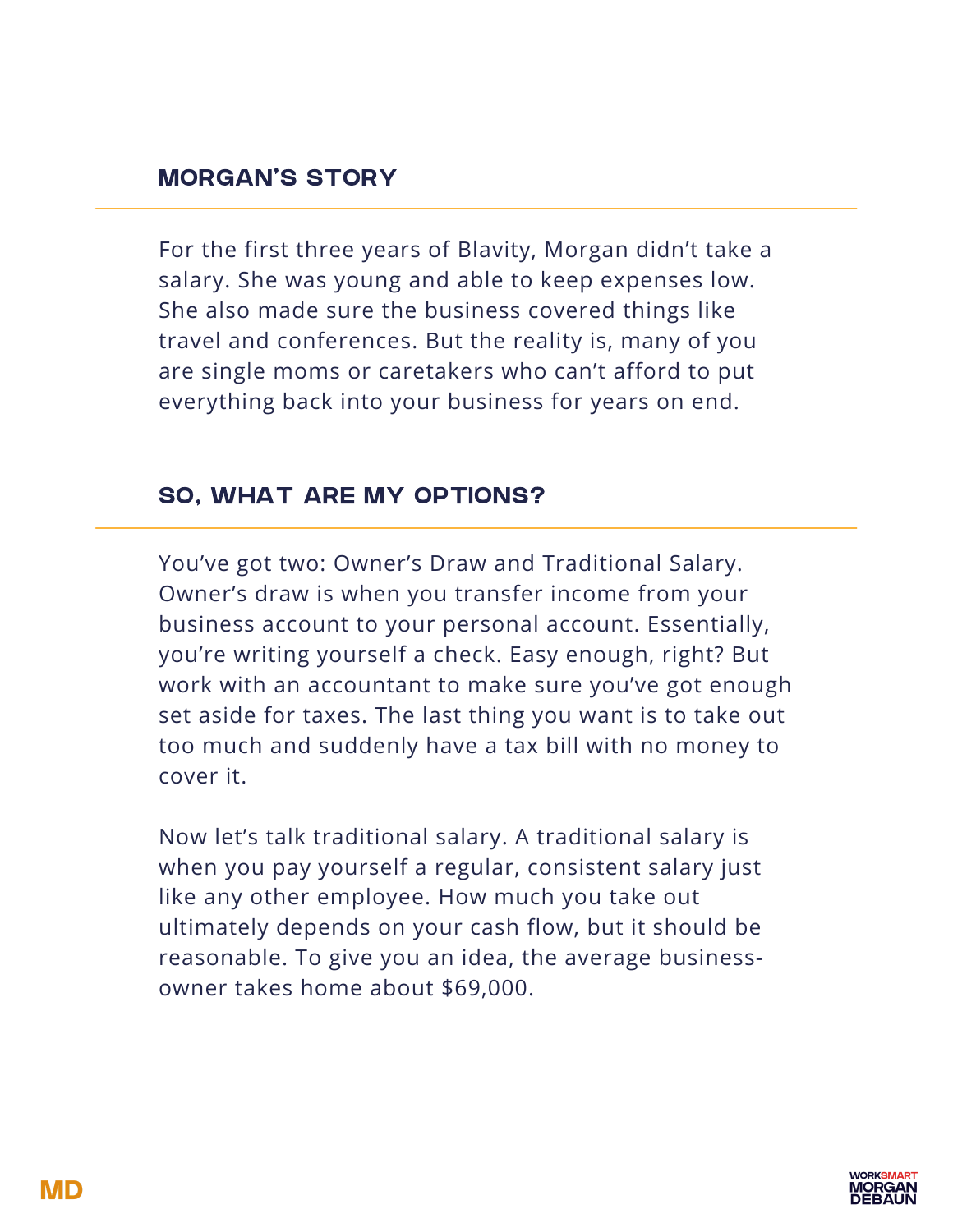## LET'S CRUNCH SOME NUMBERS

Before sitting down to withdraw, make sure you're paying yourself out of your net balance. That's your business income after you deduct all business expenses (think rent, employee salaries, marketing spend, equipment, etc.).

Because it typically takes a few years for your business to turn a profit, Morgan recommends sticking with your day job a bit longer so you can reinvest your salary and grow as quickly as possible.

#### PLAN TO PLAN

Remember that every dollar you withdraw is a dollar you can't spend on growing your business. So stay conservative, especially towards the beginning. Only take out what you truly need and invest the rest. And make sure your behavior with money falls in line with the goals you set for your business. In other words, balling out in the early days probably isn't the best choice.

And above all, as you start to grow your business, always have a plan for how much in profit you'll need to pay yourself the salary you want. Start goal-setting now and work towards it. Starting a business from the ground up is likely the hardest work you'll ever do. It's tough to prolong the paycheck, but when you do cash out, the money will feel that much sweeter.

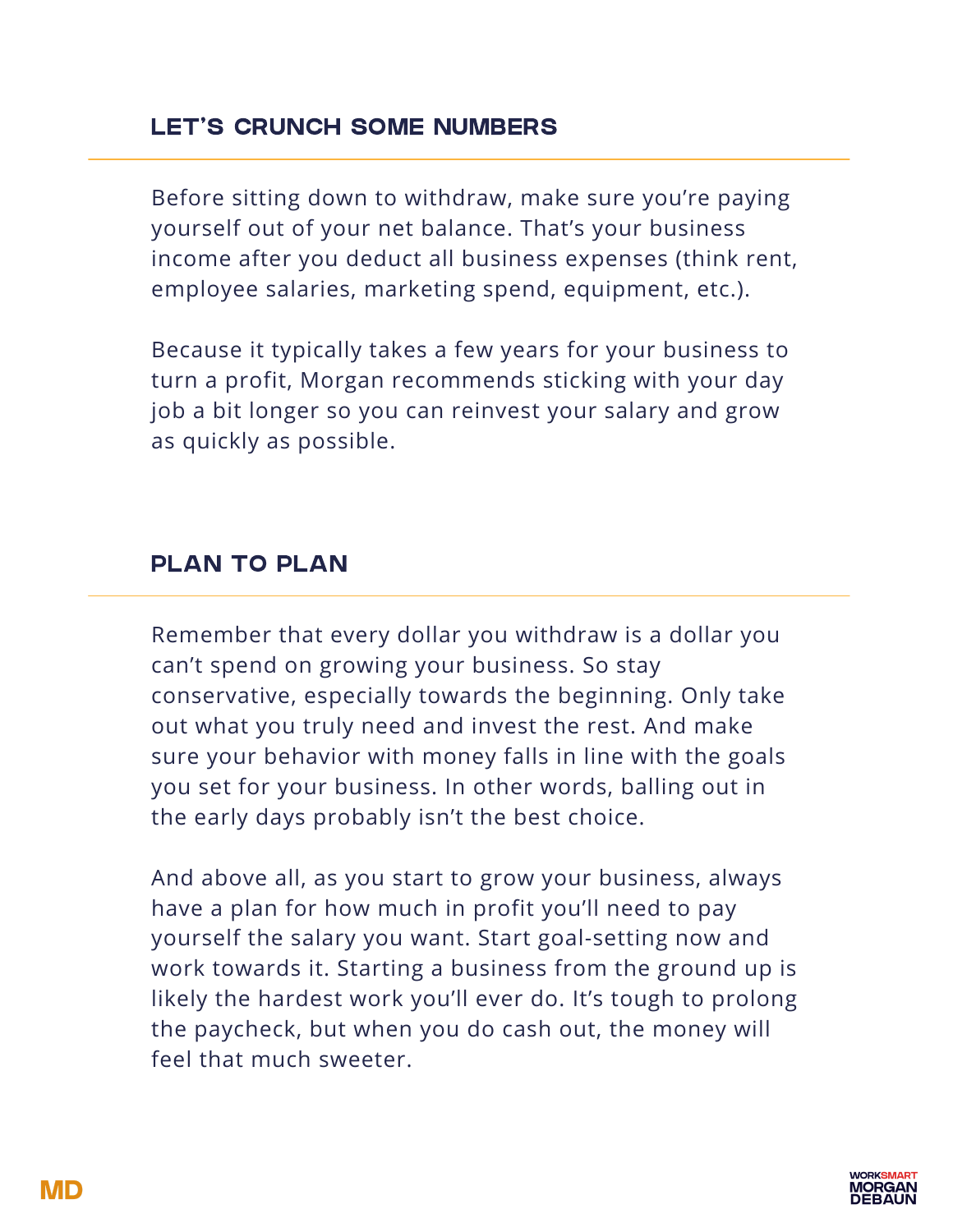#### HOMEWORK TIME

This week, write down the profit you're currently making and what's ideal for you to be taking home. Ask yourself – how much more money in profit do I need in order to have the income that will make me feel successful? Having goals is critical to achieving them. Plus, planning out measurable markers helps you figure out when you're falling off-track.

*Remember: work smarter, not harder.*

#### GLOSSARY

#### NET BALANCE:

Your business's income after you've deducted all business expenses.

#### REVENUE:

The total amount of income your business has generated before you deduct all business expenses.

#### OWNER'S DRAW:

Pay yourself by transferring money from your business account to your personal account, typically on a less consistent basis.

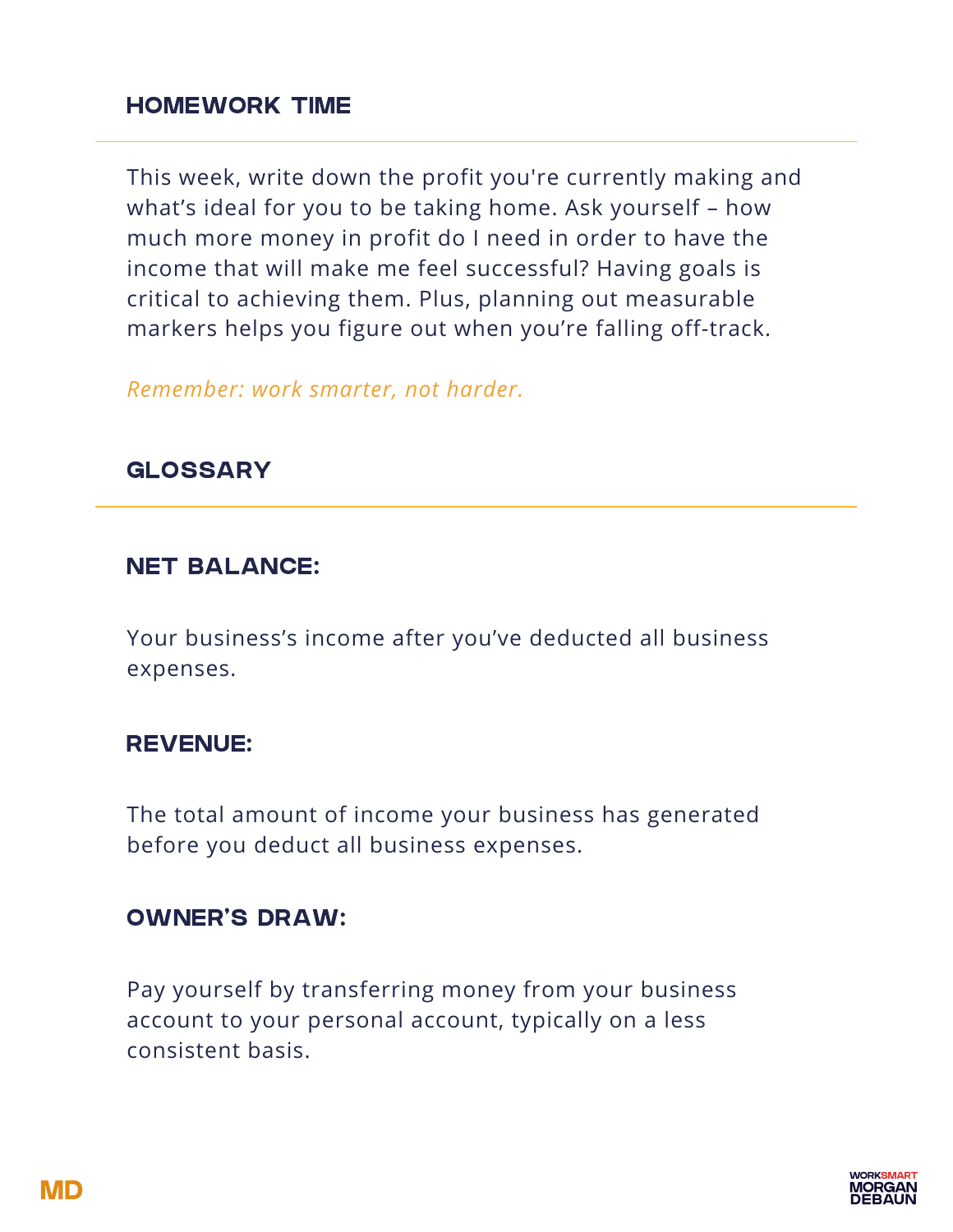GLOSSARY CONT.

## TRADITIONAL SALARY:

Pay yourself a fixed amount on a regular basis, just like any other employee.

# RESOURCES

CLICK FOR MORE INFO

# **[QUICKBOOKS](https://quickbooks.intuit.com/)**

# **[FRESHBOOKS](https://www.freshbooks.com/)**

### CHECKLIST: HOW TO START PAYING YOURSELF

This list outlines key steps that'll benefit you on your path to paying yourself.

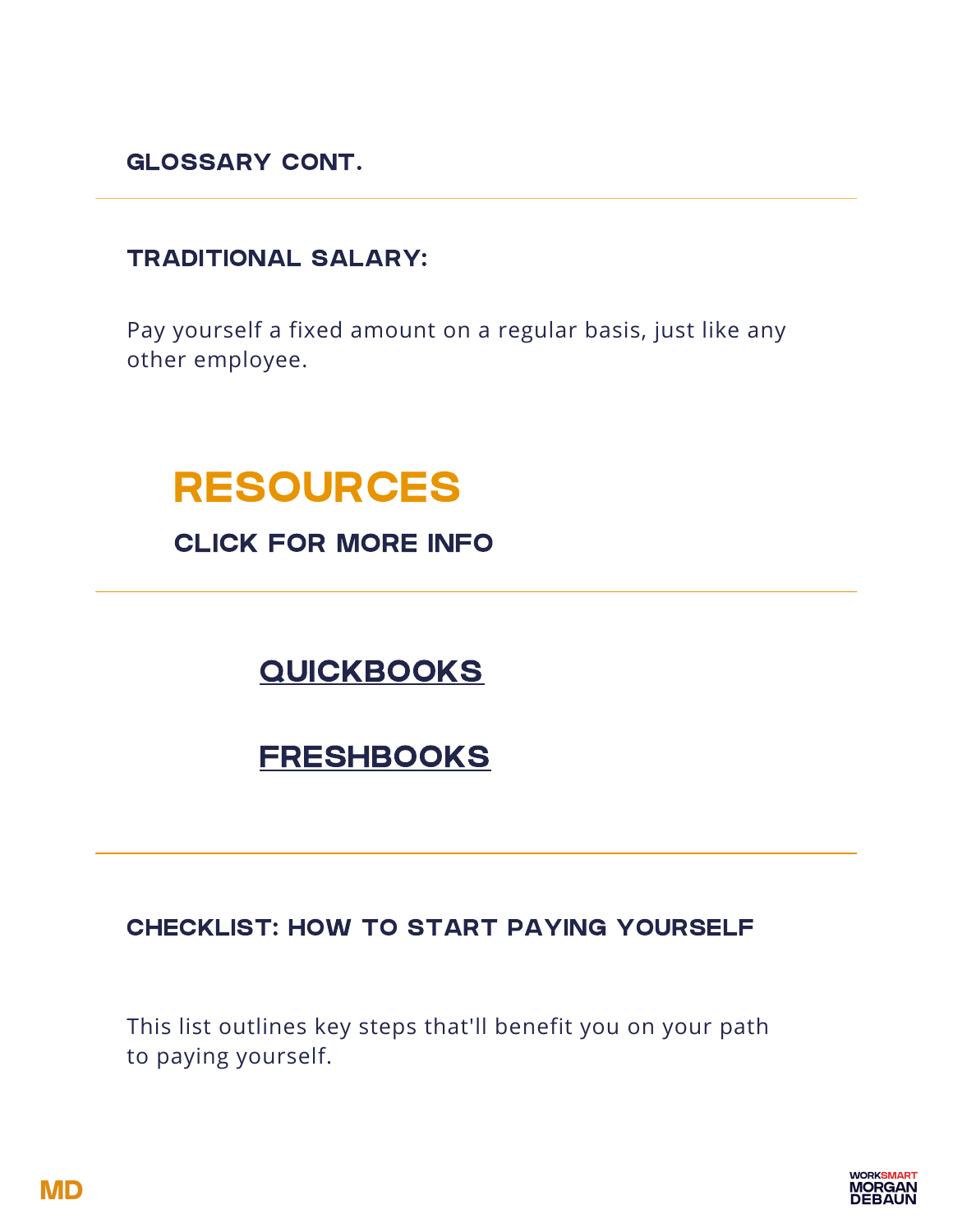## CHECKLIST: HOW TO START PAYING YOURSELF

- Open a business account
- Keep your business and personal accounts separate
- Assess your business and choose between an owner's draw and a traditional salary
- Calculate your profit after all expenses are deducted (this is called your net balance)
	- Pay yourself out of your net balance
- Remember to stay conservative and only take out what you need
- Align your spending habits with your long-term business goals
	- Consult an accountant and use tools like QuickBooks to remain confident in your numbers
	- Have a plan and think long-term know how much you're making and what you need to be making in order to withdraw a salary that makes you feel successful